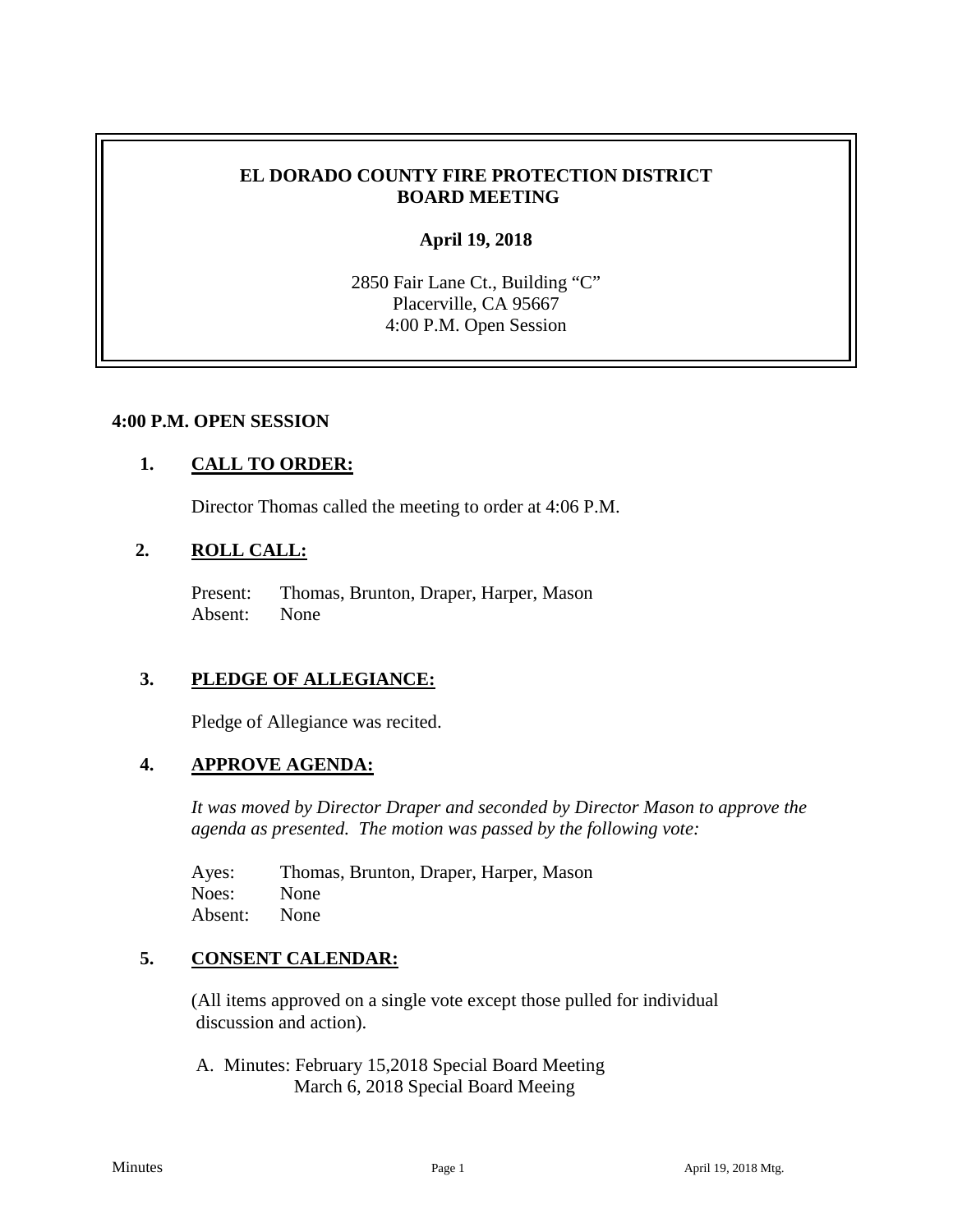B. Claim Payments/Deposits:

## **February 2018**

| District Claims:<br>\$57,517.00<br>\$122,670.36<br>\$29,158.00<br>\$8,534.51 | <b>JPA</b> Claims:<br>\$23,394.00 | <b>District Deposits:</b><br>\$25,565.08<br>\$7,295.00<br>\$7,197.63 | <b>JPA</b> Deposit:<br>\$4,690.28 |
|------------------------------------------------------------------------------|-----------------------------------|----------------------------------------------------------------------|-----------------------------------|
| <b>March 2018</b>                                                            |                                   |                                                                      |                                   |

| District Claims: | Deposits:    | <b>JPA</b> Deposit: |
|------------------|--------------|---------------------|
| \$78,285.62      | \$5,440.60   | \$4,690.28          |
| \$3,076.33       | \$22,321.38  |                     |
| \$30,979.00      | \$6,284.46   |                     |
| \$10,548.37      | \$135,361.44 |                     |

*It was moved by Director Brunton and seconded by Director Harper to approve the Consent Calendar with the revisions to the March 6, 2018 Special Board Meeting. The motion was passed by the following vote:*

| Ayes:   | Thomas, Brunton, Draper, Harper, Mason |
|---------|----------------------------------------|
| Noes:   | None                                   |
| Absent: | None                                   |

# **6. PUBLIC COMMENT:**

(Any person wishing to address the Board on any item that is not on the agenda may do so at this time. Public comments are limited to five minutes per person).

No Public Comment.

## **7. DEPARTMENTAL MATTERS:**

- A. Proposal to Provide Emergency Services to the Cameron Park Community Services District.
- B. Reccomended Apparatus and Equipment Surplus and Disposal

*It was moved by Director Draper and seconded by Director Brunton to approve the sale of recommended apparatus and equipment surplus as present. The motion was passed by the following vote:*

Ayes: Thomas, Brunton, Draper, Harper, Mason Noes: None Absent: None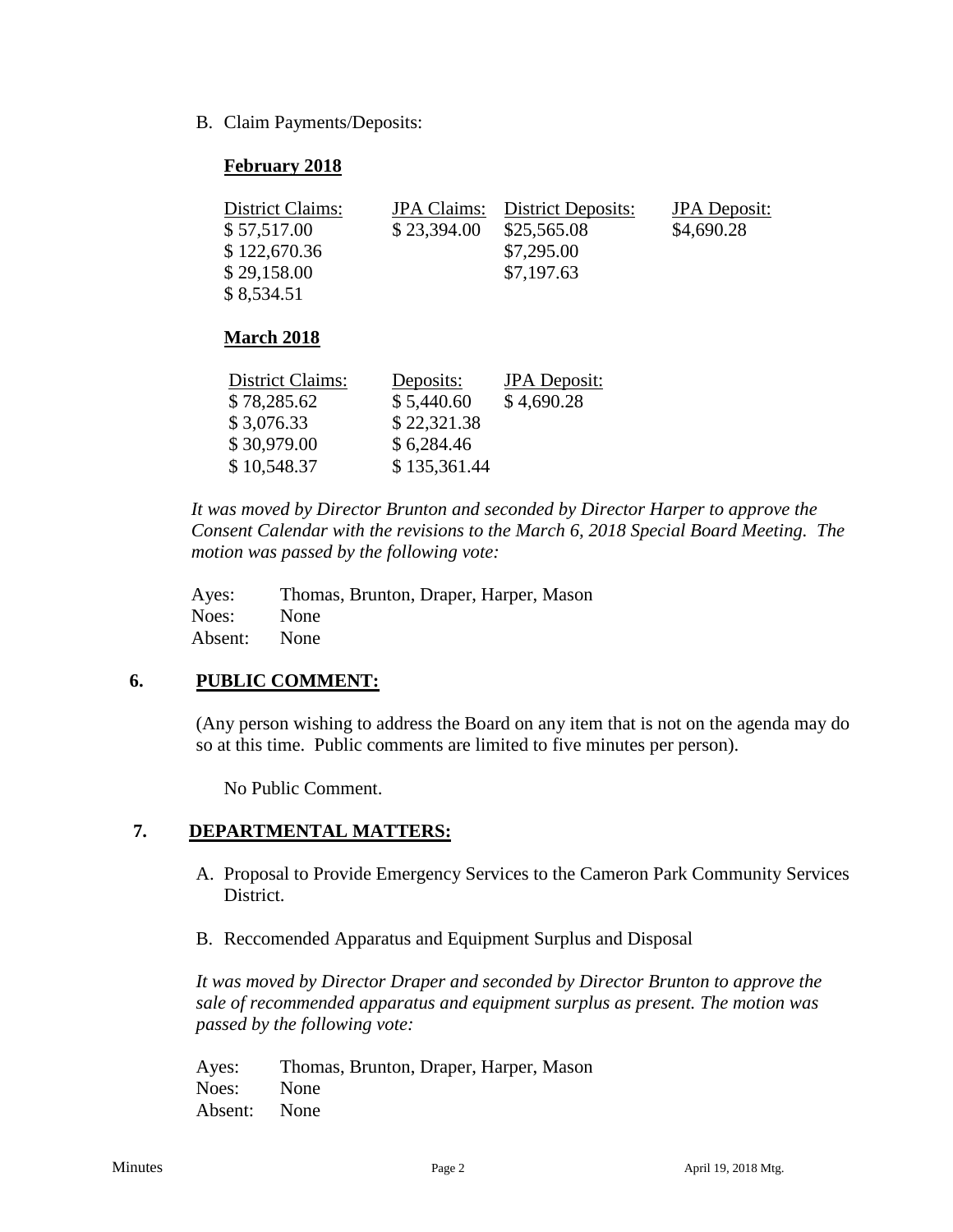## **8. COMMITTEE REPORTS:**

A. Facilities & Equipment

No Report

B. Fire Prevention

No Report

C. Human Resources

No Report

D. Budget and Finance

No Report

## **9. CORRESPONDENCE AND COMMUNICATION:**

- Fire Engine Response Statistics.
- Medic Unit Response Statistics.

## **10. CHIEF OFFICER QUARTERLY REPORTS:**

### **11. FIRE CHIEF'S REPORT:**

Chief Hardy reported on recent activity in the District and on current events.

### **12. BOARD COMMENTS:**

Thomas: No Comment

- Draper: No Comment.
- Harper: No Comment
- Brunton: No Comment

Mason: No Comment

### **13. FUTURE AGENDA ITEMS:**

Next regularly scheduled Board Meeting, May 17, 2018 2850 Fair Lane Court, Building C, Placerville, CA 95667.